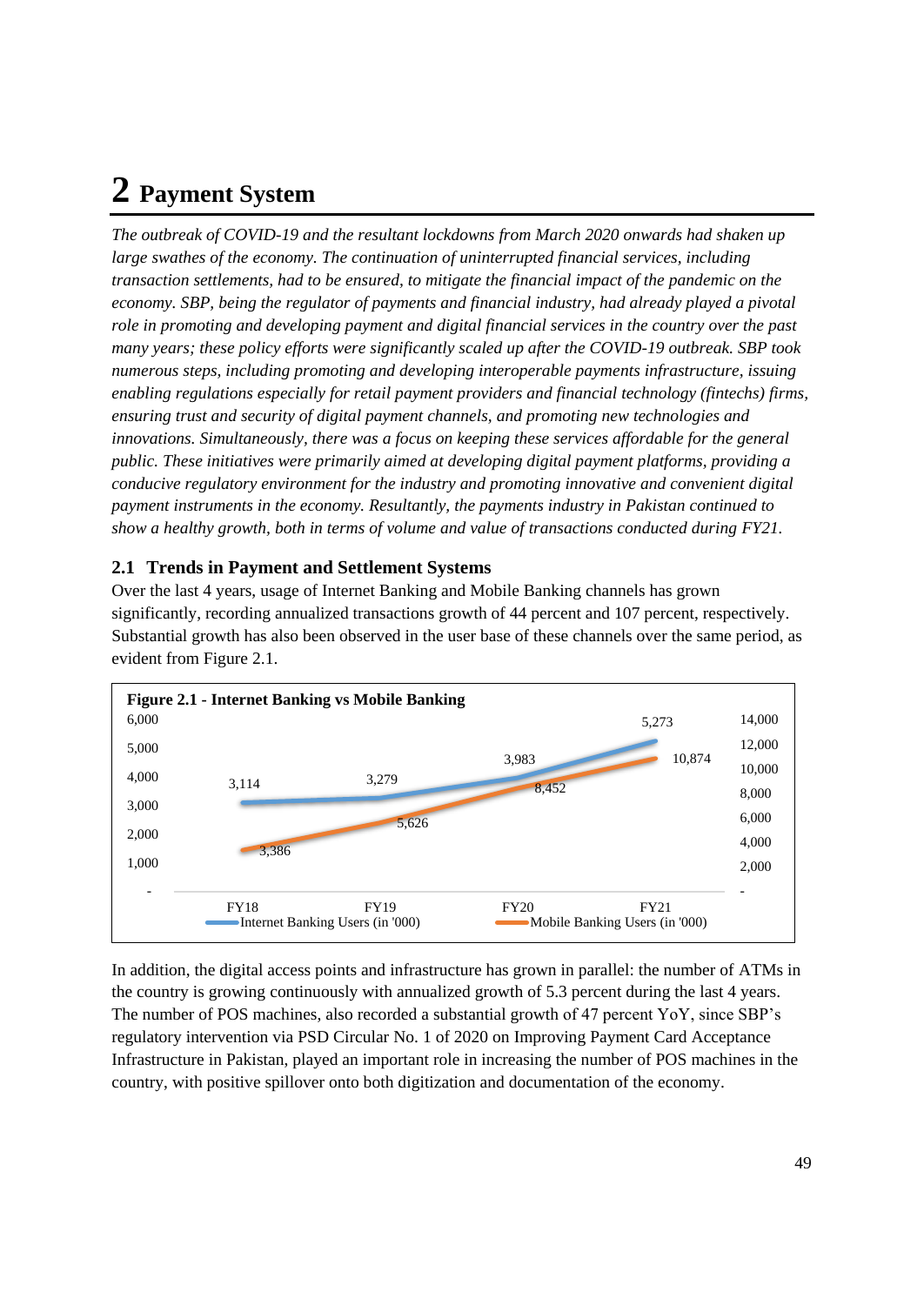From the customer standpoint, the number of debit cards has also increased, mainly due to the mandate given by SBP to issue more secure Europay Master Visa (EMV) Chip and PIN-compliant cards, to enhance security without compromising customer experience. The number of debit cards had risen 11.8 percent YoY and reached 29.8 million by the end of FY21; over the last 4 years, debit cards have increased 11.2 percent on an annualized basis.

Some major indicators depicting the strong growth in the usage of digital channels during FY21 are presented in Table 2.1 and Figure 2.2 and Figure 2.3 below:

| Table 2.1               | <b>FY20</b>            |                                         | <b>FY21</b>            |                                  | <b>Percentage Change</b> |              |
|-------------------------|------------------------|-----------------------------------------|------------------------|----------------------------------|--------------------------|--------------|
| <b>Channel</b>          | Volume (in<br>million) | <b>Value (in</b><br><b>PKR</b> billion) | Volume (in<br>million) | Value (in<br><b>PKR</b> billion) | Volume                   | <b>Value</b> |
| <b>RTOB</b>             | 173.7                  | 54.433.2                                | 186.6                  | 67.308.4                         | 7.4%                     | 23.7%        |
| <b>ATM</b>              | 512.1                  | 6.429.4                                 | 598.7                  | 8.075.6                          | 16.9%                    | 25.6%        |
| <b>POS</b>              | 70.3                   | 364.2                                   | 88.8                   | 453.1                            | 26.3%                    | 24.4%        |
| E-commerce              | 10.2                   | 34.9                                    | 21.9                   | 60.6                             | 114.7%                   | 73.6%        |
| <b>Internet Banking</b> | 56.6                   | 2,952.7                                 | 93.4                   | 5,661.3                          | 65.0%                    | 91.7%        |
| <b>Mobile Banking</b>   | 82.8                   | 1,763.6                                 | 193.4                  | 4.915.2                          | 133.6%                   | 178.7%       |





# **2.2 Strategic Measures by SBP**

## **2.2.1 Stakeholders Session with Industry Leaders on Digital Payments Ecosystem**

To enhance the digital payments landscape of Pakistan, SBP under the leadership of the Governor SBP, arranged multiple stakeholder sessions. These sessions were attended by the top executives of payments and financial sectors, heads of multilateral organizations like the World Bank, and the IFC, top management of national regulators like the PTA, SECP, and FBR and other government representatives. The outcome of the discussions during these sessions contributed to the development of a national synergy among all the relevant stakeholders towards a common goal  $-$  i.e., digitizing the economy for the benefit of the people of Pakistan.

During FY21, SBP arranged two sessions to discuss the adoption of innovative technologies including open banking, instant payment system, adoption of QRs, Central Bank Digital Currencies (CBDCs), digital banks, e-KYC, and digital onboarding of customers. These consultative sessions complemented the agenda set out under the National Payments Systems Strategy, and facilitated the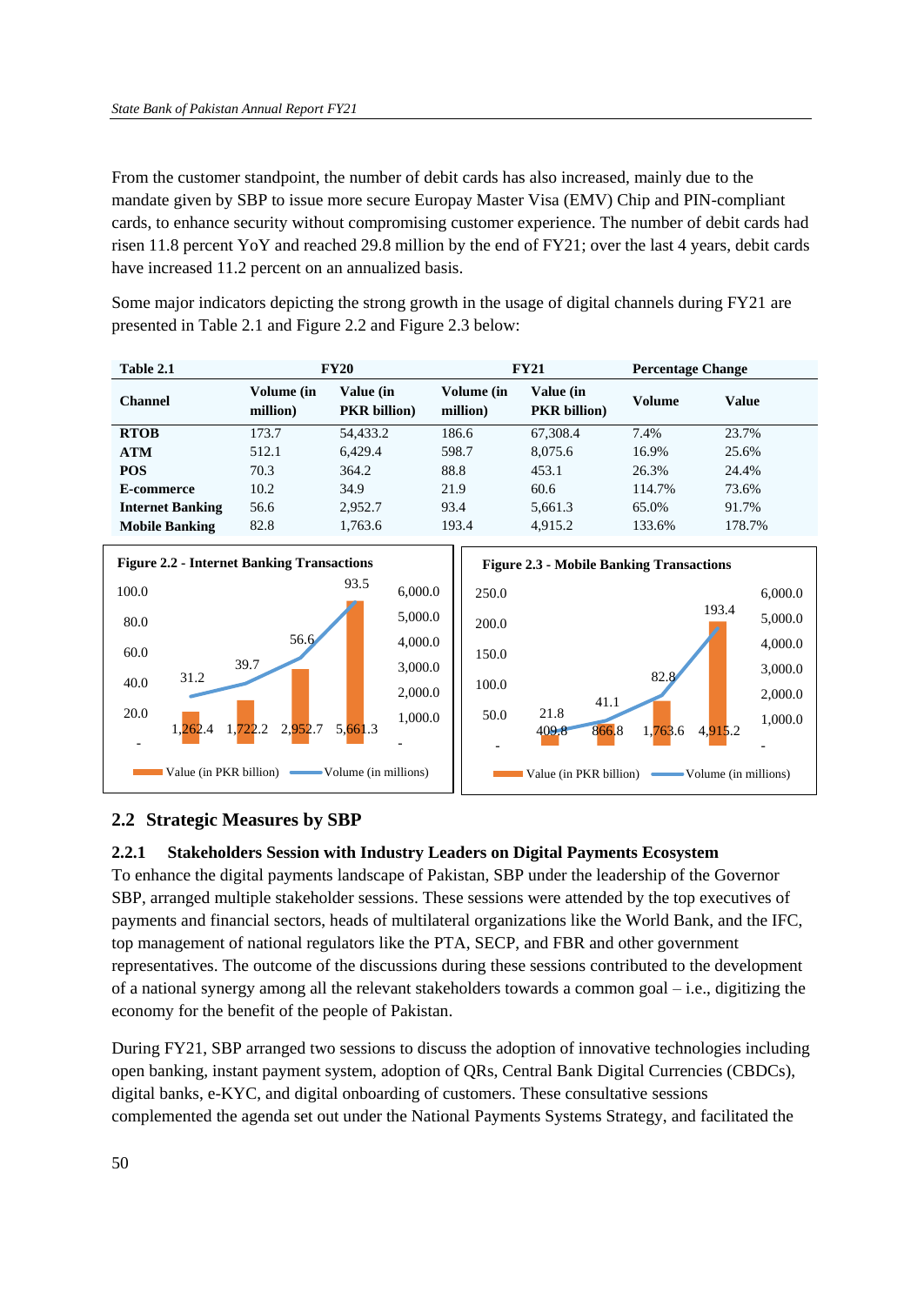development of a clear roadmap for the adoption of innovative technologies. These consultative sessions also assisted in reducing friction in the adoption of digital payments by rationalizing the tax regime for both consumers and businesses, and by streamlining the prices of customer authentication for fintechs and the financial sector.

## **2.2.2 Implementation of Raast (Instant Payment System of Pakistan)**

SBP worked rigorously to achieve its strategic goal of developing modern and robust payment systems in the country. These efforts culminated with the successful launched of the instant payment system, Raast, in a ceremony held on January 11, 2021 at the Prime Minister House Islamabad, with the Honorable Prime Minister of Pakistan as the chief guest. Raast is a state-of-the-art, interoperable and secure payment platform that would enable consumers, merchants and government entities to exchange funds in a seamless, instant and cost-effective manner. It has advanced functionalities to process instant/near real-time and alias-based payments, bulk transfers and Request-to-Pay. Raast also has the capability to on-board participants, including banks, and merchants, Electronic Money Institutions (EMIs) through Application Programming Interfaces (APIs).

## **2.2.3 Implementation of National Payment Systems Strategy**

The National Payment Systems Strategy (NPSS) was launched in 2019. It gives a roadmap and recommendations to design a digital National Payments System that complies with international standards and best practices related to safety, efficiency and inclusiveness.

The dual objectives of enhancing financial stability and increasing financial inclusion are the overarching goals of this strategy. The NPSS made recommendations in a number of areas including:

- Create an enabling legal and regulatory regime for payment system
- Strengthen payment systems oversight
- Development and modernization of the national payments infrastructure
- Digitization of government payments
- Enhancing the efficiency of the retail payments market
- Bringing efficiency in remittance payments

The regulatory measures taken by SBP, are part of the NPSS, and have played a vital role in enhancing the adoption of digital channels across the country.

## **2.3 Regulatory Measures Taken by SBP during FY21**

#### **2.3.1 Enhancing Digitization Initiatives in Banks and Microfinance Banks**

To enhance the digitization landscape in the banking industry, SBP issued a comprehensive set of instructions to the banking industry. These included regulations related to banks' governance structure, benchmarking the list of services provided through internet banking and mobile application, promoting use of cards for authentications and payments, discouraging issuance of cheques, enabling accessibility of all beneficiary financial institutions on alternate delivery channels, a card-per-account policy, and deployment of cash deposit machines.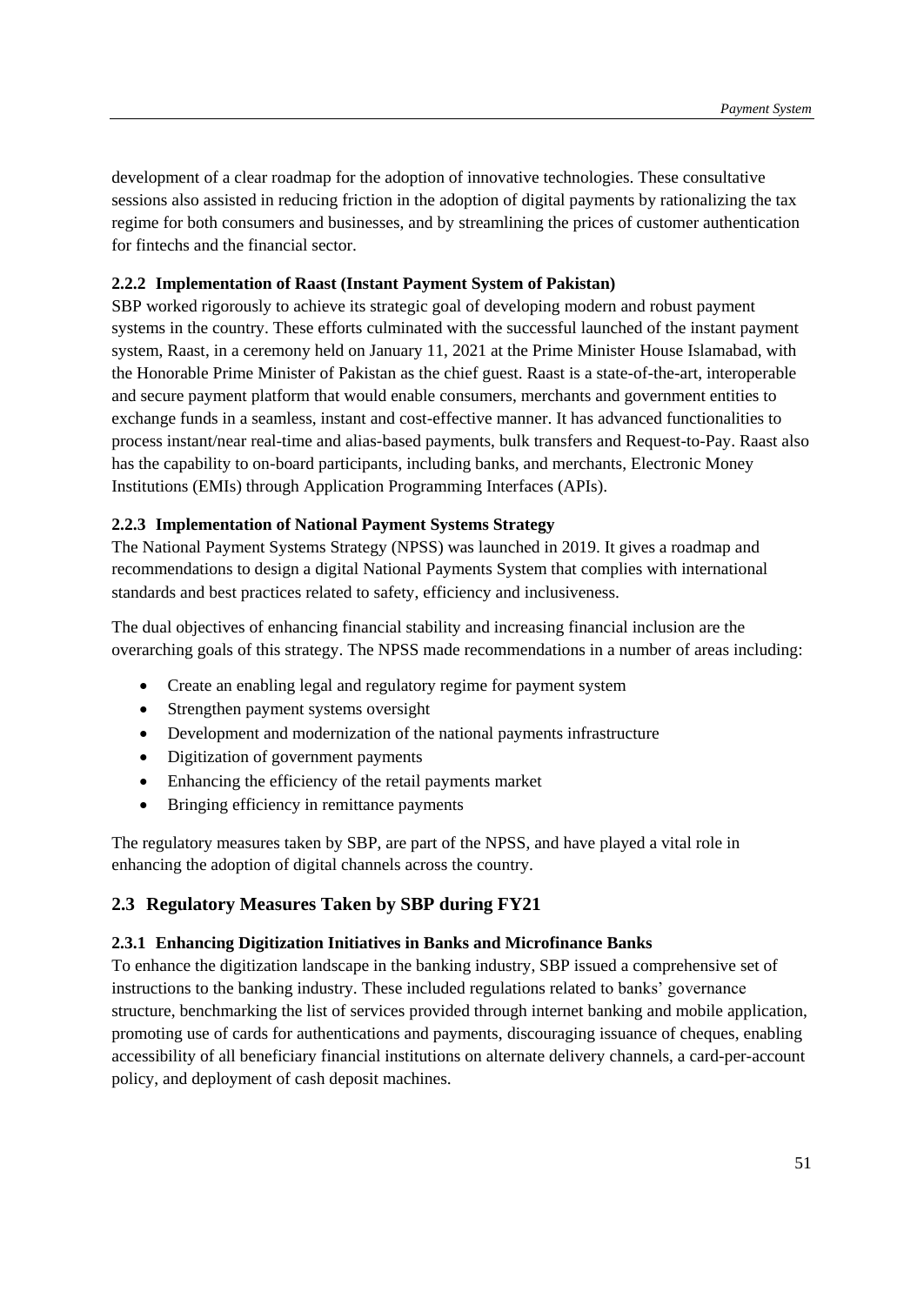## **2.3.2 Regulations for Payment Card Security**

SBP issued Payment Card Security Regulations in 2016 to provide a set of controls to the banking industry for securing payments through cards. One of the landmarks achieved through these instructions was the transition from the magnetic stripe standard to the more secure EMV Chip & Pin compliant standard. Since then, there has been tremendous strides in the country's payments landscape, along with a reduction in the number of card frauds as well.

During FY21, SBP updated these regulations in line with the evolving global practices. These included disallowing fallback transactions on card processing infrastructure, to prevent skimming frauds, mandating the use of EMV 3D secure for e-commerce transactions, policy measure on contactless payments and providing a limit for authorizing transactions without requiring a PIN.

## **2.3.3 Provision of Repayment Facility to Bank Borrowers on Alternate Delivery Channels (ADCs)**

In 2018, SBP advised banks to develop their systems to allow customers to pay their credit card bills through any bank account using ADC channels. As a next step, SBP, in FY21 instructed the banks to extend the same facility to customers for consumer financing facilities offered by the banks. The instructions also required banks to develop their systems to fetch the amount of outstanding loan as well as installment due, for the particular loan, to facilitate the borrower in making payments via ADCs. This is regulatory change represented another leap towards achieving an interoperable payment systems regime in the country, which would strengthen the financial stability and increase the usage of digital platforms for day-to-day financial needs.

#### **2.3.4 Pricing of Interbank Fund Transfer (IBFT) Services**

In March 2020, at the outset of the COVID-19 outbreak, SBP introduced a wide range of regulatory changes to stabilize the country's financial system amidst a rapidly changing local and global landscape. One of these measures was the introduction of a zero-pricing regime on all IBFTs, to facilitate digital payments while physical bank branches were closed due to lockdowns. The result of the free IBFT was so remarkable that 1Link, which registered less than 150,000 IBFTs per day on average, started to process over 800,000 IBFTs per day by December 2020 an over 5-time increase.

Since the change, banks, particularly agent-based branchless banking players, approached SBP numerous times to allow them to charge fees on IBFTs due to the heavy operational and maintenance costs involved in providing the service. The costs were higher for branchless banking players, due to the additional agent costs for each transaction, and were leading to heavy financial pressures for these service providers.

To protect and encourage the low-income segments of the population to use digital transactions particularly IBFTs, SBP with effect from July 1, 2021 allowed the industry to charge high-value IBFT transactions with a minimal fee of 0.1 percent of the transfer amount or Rs.200 (whichever is lower), to cover their operational costs. To protect the low-income segments from these fees, aggregate per account transfers up to Rs.25,000 per month are exempt from the charges; the IBFT fees would only apply beyond this threshold.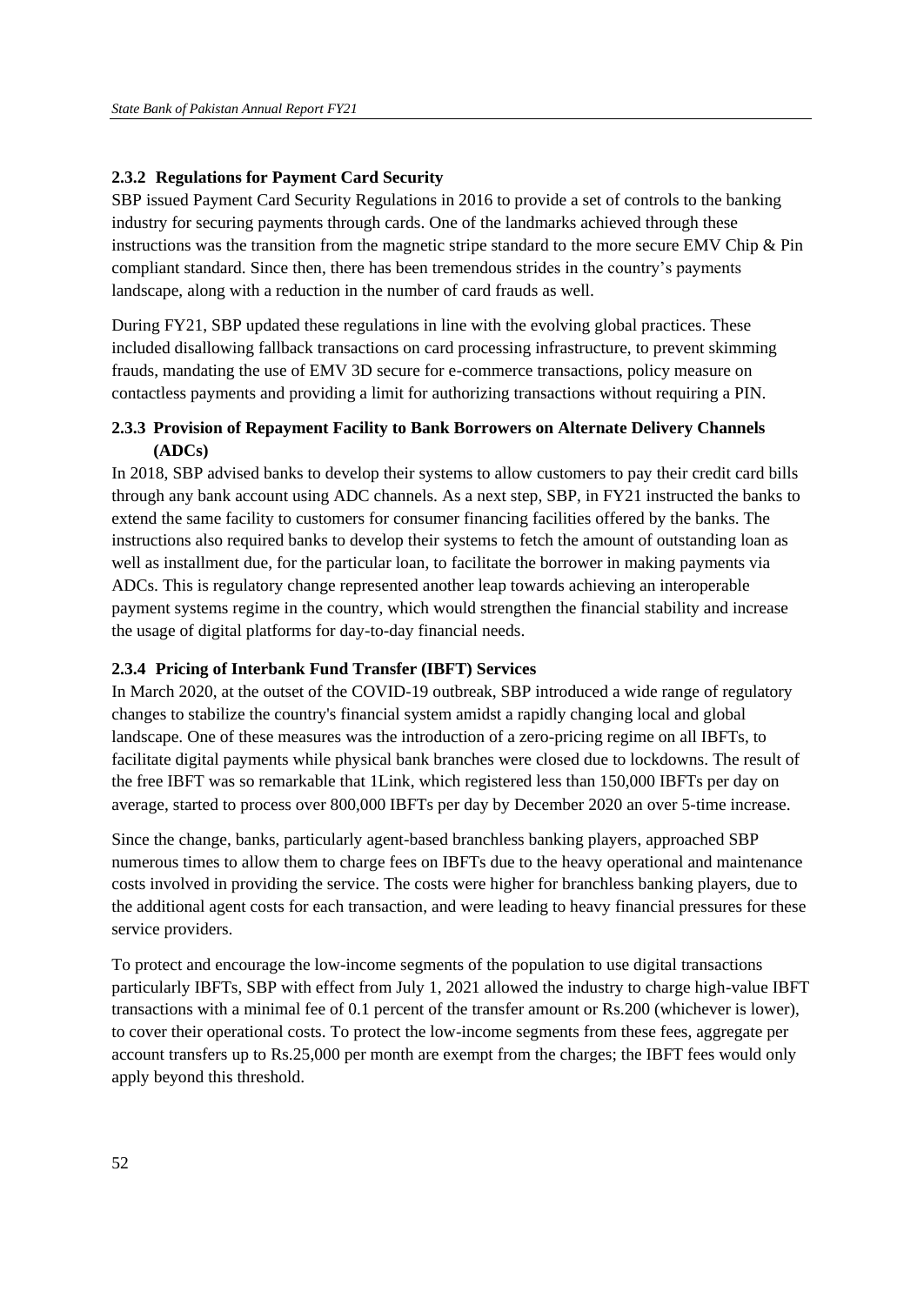# **2.4 Additional Efforts to Digitize Banking during FY21**

#### **2.4.1 Facilitation of EMIs, Payment System Operators and Payment Service Providers**

To foster innovations in payments through technology and to provide an enabling regulatory environment to non-bank entities, SBP had further strengthened the regulatory landscape for payment service providers, by introducing Regulations for Electronic Money Institutions in 2019. Since then, SBP has received tremendous response from stakeholders as these regulations provided a new space to numerous fintechs operating in Pakistan

SBP has processed eight applications for EMI licenses, out of which five EMIs have started their pilot operations and would launch their operations on a commercial scale, over the coming few months. The remaining three EMI licensees were given in-principal approval and are expected to soon start their pilot operations. It is quite promising to see that many international and local fintechs have shown their interest for a potential EMI license in Pakistan. The integration of these high-tech service providers into the country's financial landscape would help provide pioneering payment solutions and further facilitate the ongoing digitization of the economy.

In addition to facilitating the EMIs, SBP has also enabled payment system operators (PSOs) and payment service providers (PSPs) to offer white label ATM services, payment initiation and account aggregation services, and e-payment gateway services, to promote innovative payment products and services in the country.

#### **2.5 Efforts to digitalize Government Payments**

Government payments make up a significant part of the payment and settlement systems of the country. As payments systems have evolved swiftly in the private sector, providing multiple options for moving money, SBP has also been working to bring the same agility to the cash flows of the government. In this regard, SBP is providing the necessary support to both the federal and provincial governments to digitize their payments and receipts to bring them at par with the industry standards. Particular emphasis is on the digitization of tax and levy collections, tax refunds to businesses, and on payments of salaries, pensions and social security payments to government employees. The process has assumed particular urgency due to the unprecedented spread of COVID-19 pandemic, making the automation and digitization of government payments a priority for the SBP. This initiative has helped provide an alternative to the traditional mode of government payments in the country, and would help to reduce delays and inconsistencies in the process. The key initiatives undertaken by the SBP in this regard are given as under:

#### **2.5.1 Collection of Government Taxes and Fees through ADCs**

The collection of government taxes and fees through alternate delivery channels (ADCs) has gained traction, amid trust of the taxpayers. An aggregate amount of Rs.4,310 billion of government taxes and duties has been collected through ADCs since its inception in March 2018, out of which Rs.3,799 billion have been collected from July 1, 2020. This points to the robustness of the new system, especially over the past year. Taxpayers can pay their taxes through internet banking, mobile banking, over 15,000 ATMs and via over-the-counter (OTC) facilities of around 16,000 branches of commercial banks across the country. The Federal Board of Revenue (FBR) and the Government of the Punjab initially adopted the system in 2018. Keeping in view the success of the payments through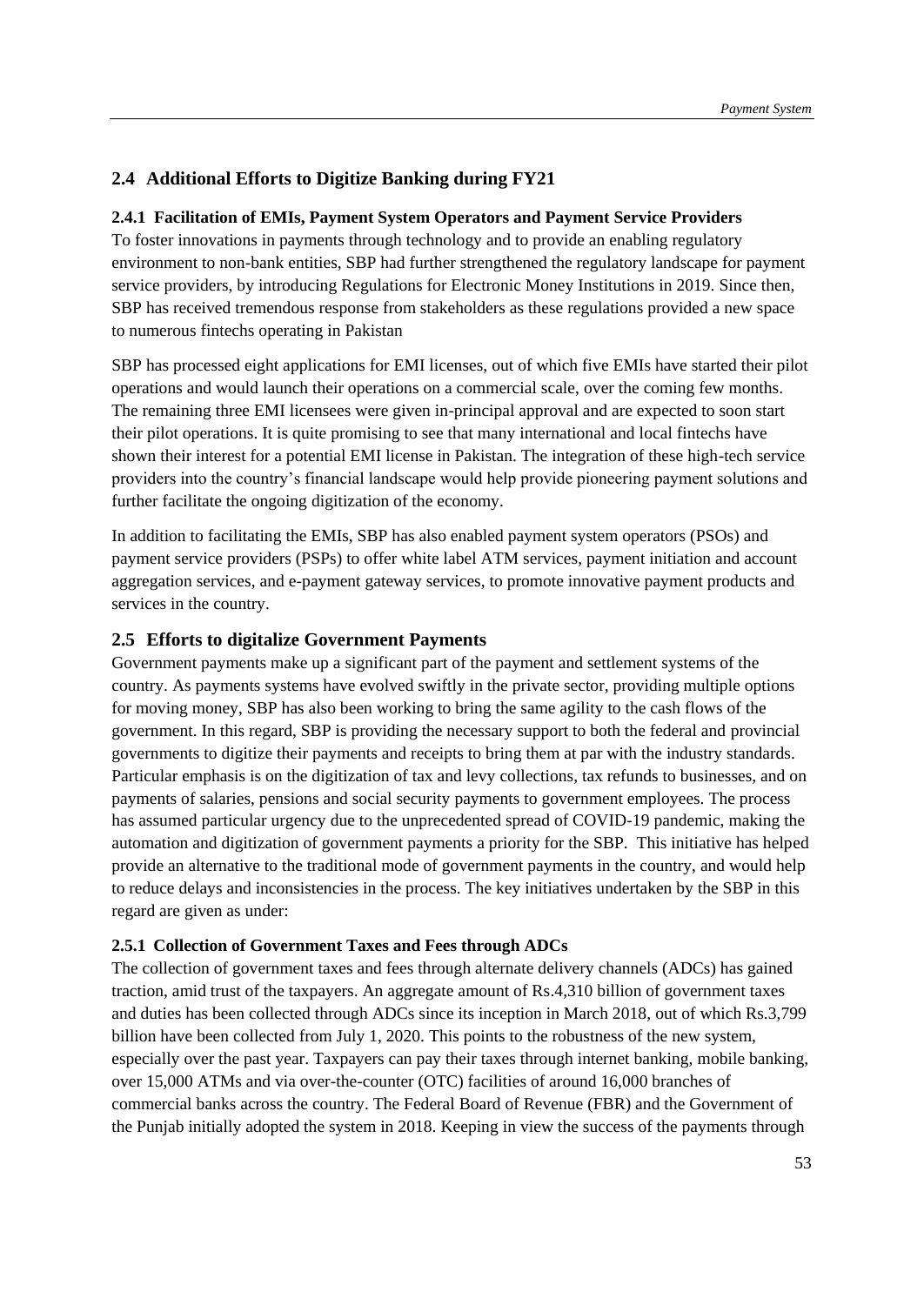the ADCs, the Islamabad Capital Territory Administration (ICTA), and the governments of Khyber Pakhtunkhwa, Sindh and Balochistan also adopted the ADC mechanism for their taxpayers in FY21. Furthermore, to promote digital payment of government taxes and duties, SBP eliminated the transaction fee for taxpayers using digital modes with effect from January 1, 2020.

#### **2.5.2 Automation of Duty Drawback and Income Tax Refunds**

The government incentivizes exports via tax refunds under the duty drawback on local taxes and levies (DLTL) scheme, which provides the necessary liquidity and working capital to businesses to contribute positively to country's foreign exchange earnings. Thus, the payment of tax refunds to taxpayers in an important role in helping the businesses manage their cash flows, with positive spillover on the country's export performance and thereby putting the current account on a stable trajectory. SBP in collaboration with FBR has developed and implemented an e-payment system for end-to-end digitization of duty drawbacks and income tax refunds to businesses. After digitization of these processes, the refunds are directly credited to the beneficiaries' (taxpayers) accounts through Straight through Processing (electronic transfers). This reduces the human involvement on part of the Pakistan Customs/FBR to absolute minimum, and significantly decreases the turnaround time for the payment of refunds. Since the introduction of the e-payment refunds on September 30, 2021, Rs.25.2 billion have been refunded to business through approximately 297,000 transactions.

## **2.5.3 Enhancing currency management practices of Commercial Banks through Currency Management Strategy (CMS)**

Despite the technological advancements in the currency and payments infrastructure, cash remains a dominant medium of exchange in Pakistan's economy, which necessitates timely provision of clean disinfected and good quality notes into the economic system. The implementation of SBP's Cash Management Strategy in 2015 has helped streamline the automated currency management system by ensuring timely availability of clean, optimum quality and machine-authenticated banknotes that incorporate state-of-the-art security features. This has helped enhance capacity of commercial banks in the area of currency management, and to implement more standardized banknote packaging and distribution processes in line with practices followed in peer countries. Soiled and unfit notes are removed proactively from the system, while the authentication of banknotes provides a high degree of reliance on the genuineness of the currency. This has been significantly supported by the establishment of the Cash Processing Centers (CPCs) within a large number of commercial banks. In case a bank is unable to set up an independent CPC, they have been encouraged to collaborate with other banking entities having surplus capacity to provide them with authenticated and processed cash for onward disbursement to branches.

#### **2.5.4 Evolution of Currency Management Strategy (CMS)**

The SBP has worked to further strengthen CMS implementation duringFY21. All commercial banks' branches are now mandated to disburse machine-authenticated banknotes of Rs. 50 and above from January, 2021. The banks have installed 9,685 banknotes authentication machines and 8,686 banknotes packing machines, which are deployed at CPCs and standalone branches. Banks have also increased Cash Processing Centers (CPCs) to 712, which are providing machine-processed banknotes to 9,608 bank branches. Further, banks have equipped 5,939 branches with individual banknotes processing machines to meet their own needs. It is also seen that banks with cash processing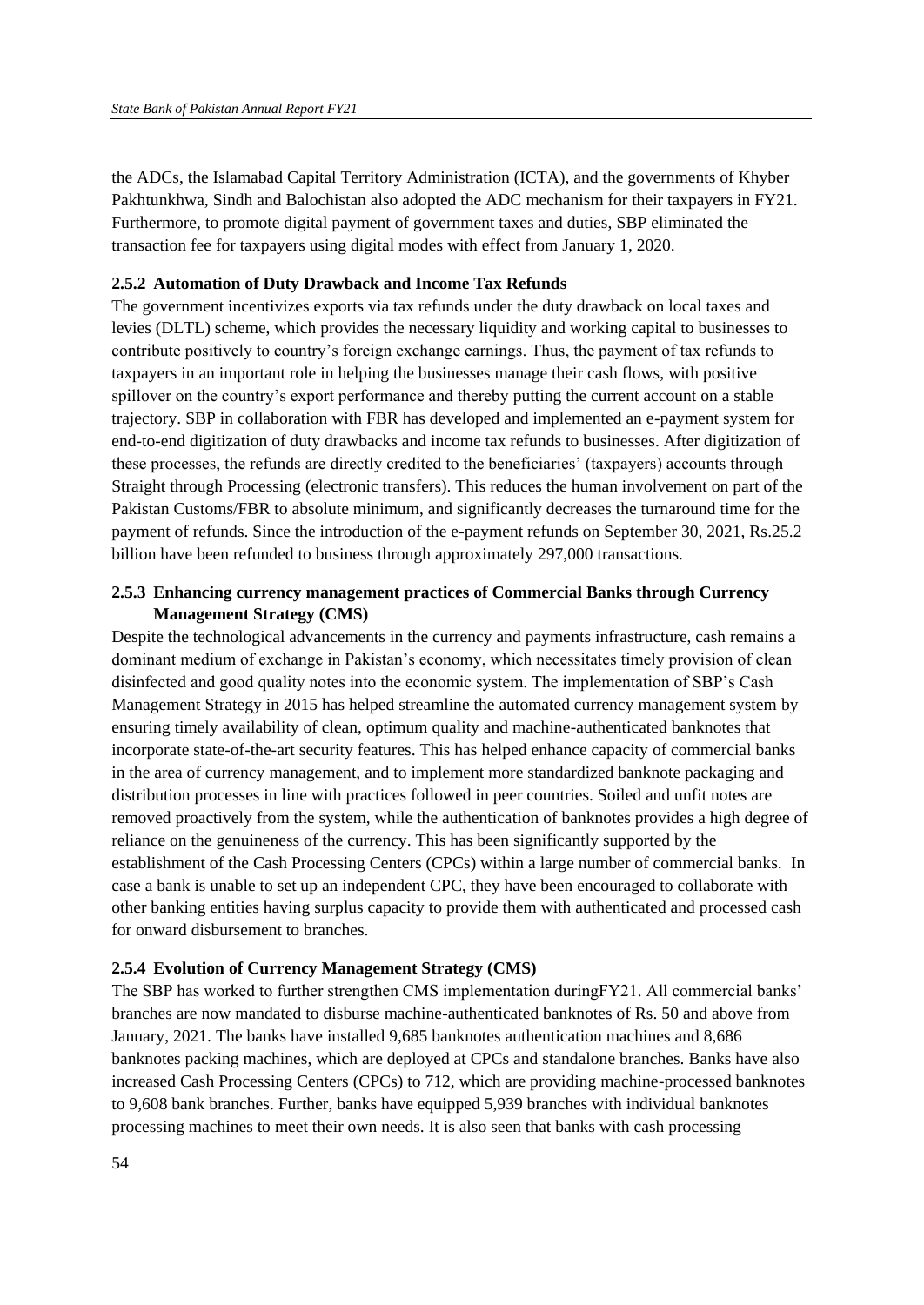arrangements with other banks has decreased slightly from 550 to 532, with a corresponding increase in independent CPCs, implying that the industry is moving towards establishment of independent CPCs over time.

## **2.5.5 COVID-19 – Uninterrupted Supply of Disinfected Cash at Banks and ATMs**

After COVID-19 pandemic, central banks across the world were compelled to take multiple steps to curtail the spread of the contagious disease through banknotes by pursuing new technologies. Similarly, SBP also continued to monitor the ongoing global developments in this regard to ensure the uninterrupted supply of disinfected cash at banks and ATMs. SBP issued special instructions to the banks to contain the potential spread of the virus through banknotes by taking additional precautionary measures concerning disbursement and collection of cash. Accordingly, a 14-day quarantine period was mandated for all banknotes received by the bank before their re-issuance to customers and the public. With a view to facilitate banks and ensure availability of a number of banknote disinfection machines and technologies in the market, SBP allowed banks to either continue with the fourteen 14-day quarantine requirement, or to process banknotes through machines certified by the Pakistan Council of Scientific and Industrial Research (PCSIR). The banks were advised to procure machines that specifically mentioned their capacity of the machine to disinfect bacteria and viruses including the SARS-CoV-2 virus that causes COVID-19.

#### **2.5.6 Outsourcing of Cash Processing Activities**

The SBP's cash management strategy requires the banks to automate their cash-processing function and disburse only machine-authenticated good quality banknotes of Rs.50 and above to the public. Until last year, the banks could either process the cash through their own processing facilities, or get their cash processed through banks that had the required capacity to process the cash. The outsourcing of processing banknotes of higher denominations was, however, restricted only to banks having the requisite capacity, as the CMS did not allow outsourcing of this function to commercial cashprocessing companies. With a view to facilitate banks and to ensure the availability of processed cash, SBP allowed the outsourcing of cash processing functions for all denominations of banknotes to cashprocessing companies that have the capacity to process the cash, in full conformity with the CMS instructions.

#### **2.6 The Way Forward**

SBP has been diligently working to digitize the payments and financial infrastructure of the country for the last many years, in line with the strategic goal and objectives outlined in the National Payment Systems Strategy. In pursuance of these overarching objectives, SBP is planning to undertake the following measures:

# **2.6.1 Deployment of 2nd Phase of Raast**

SBP has completed the major work on the deployment of the second use-case of Raast i.e., enablement of person-to-person transfers. Successful deployment of this stage would allow consumers to make instance transfer to their family, friends and acquaintance.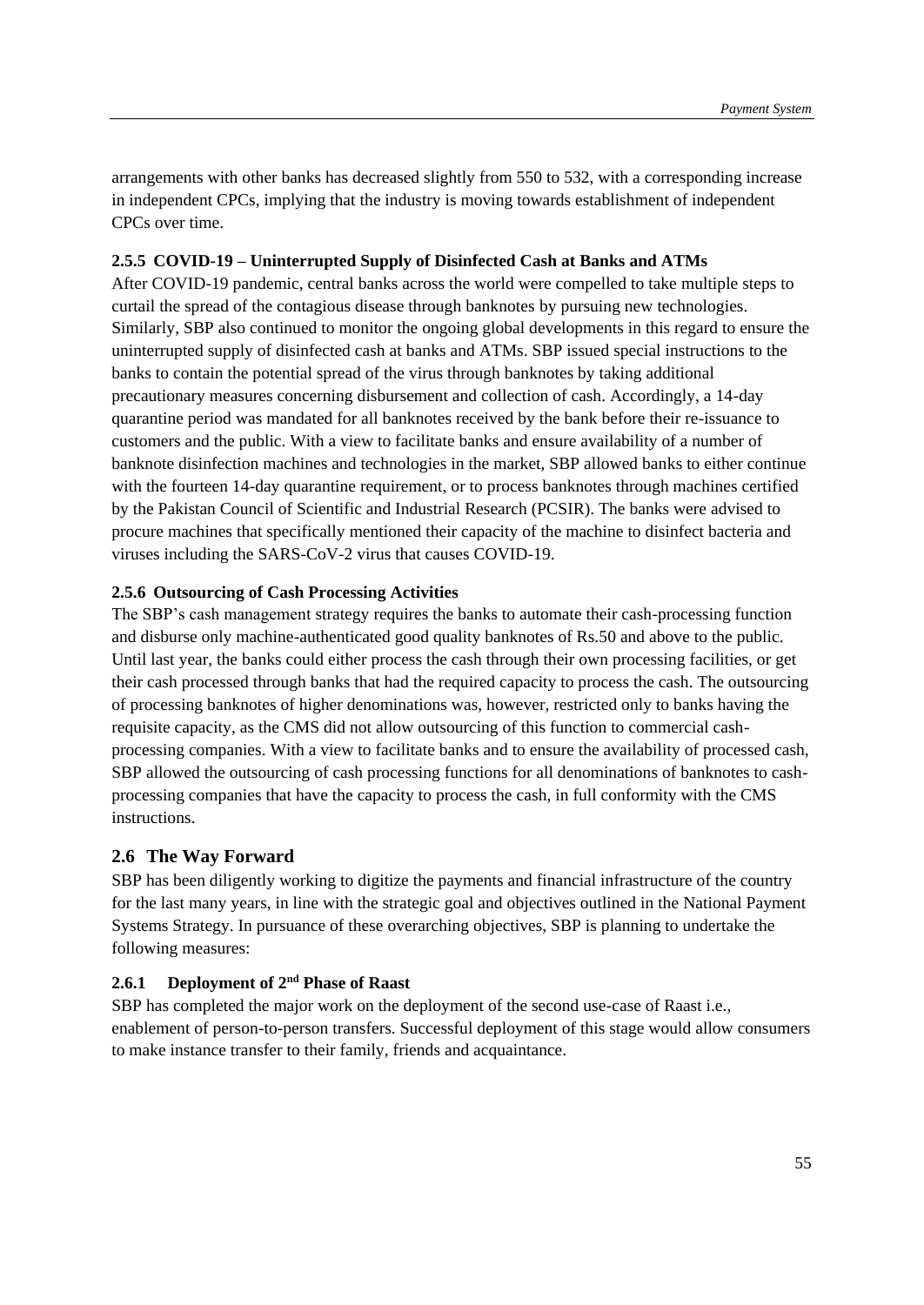# **2.6.2 Comprehensive Framework on Internet Banking Security Regulations**

SBP had, in 2015, issued a set of principle-based instructions under the Internet Banking Security Regulations. These regulations were issued just as usage of mobile applications began to increase substantially, due to increasing ease of access and affordability of smart phones across the world, particularly in Pakistan. With this rapid evolution of digital access points, the associated risks are also evolving. SBP being cognizant of the inherent risks in digital payments, has been strengthening the oversight functions to ensure security of digital payment systems and consumer protection. To protect financial institutions and customers from potential losses due to cyber-crimes and online frauds, SBP is updating the regulations issued in 2015. The updated regulations would help to mitigate the newly emerging risks amidst a constantly evolving landscape. The regulations would cover security aspects related to mobile applications of financial institutions and the usage of APIs (particularly financial APIs). The regulations would also include a revised framework for the deployment and usage of internet banking, in line with the recognized international standards and best practices.

# **2.6.3 Single & Unified QR Standard in Pakistan**

SBP, in order to implement an interoperable payments regime in Pakistan, is working to develop a standardized approach with respect to QR payments across the country. The major objectives envisioned are as follows:

- 1) Enable domestic payments through QR Codes
- 2) Devise a unified QR standard to support a multi-scheme model (both domestic and international)
- 3) Promote wider adoption of QR codes for different types of electronic payments (in-store, ecommerce, bill payments)
- 4) Reduce capital as well as transactional costs for mass adoption of digital payments
- 5) Allow merchant aggregators/ non-bank acquirers to enter into the merchant acquiring business for overall growth of the QR acceptance eco system
- 6) Harmonize the practices of QR placement at merchant locations through interoperability.

To achieve these objectives, SBP is continuously engaged with banks and other financial institutions to enable customers and financial institutions to accept and process QR payments in a seamless manner.

# **2.6.4 Digital Clearing of Cheques**

In order to leverage digital technology and to make the clearing process more efficient, SBP has envisioned developing a regime for the digital clearing of cheques. In addition to reducing processing time, the digital clearance will also in-turn increase consumer convenience. In this regard, SBP has been engaged with relevant stakeholders over the last few months, in order to reform the chequeclearing process in Pakistan.

# **2.6.5 Formation of Digital Financial Services Group**

As the digital world is changing rapidly with the emergence of new technological advancements, there has been an imminent need to focus and prioritize the new emerging technologies, centric to the banking industry, which would transform the digital banking landscape of the country. In this regard, a new "Digital Financial Services Group" has been created at SBP, comprising departments of